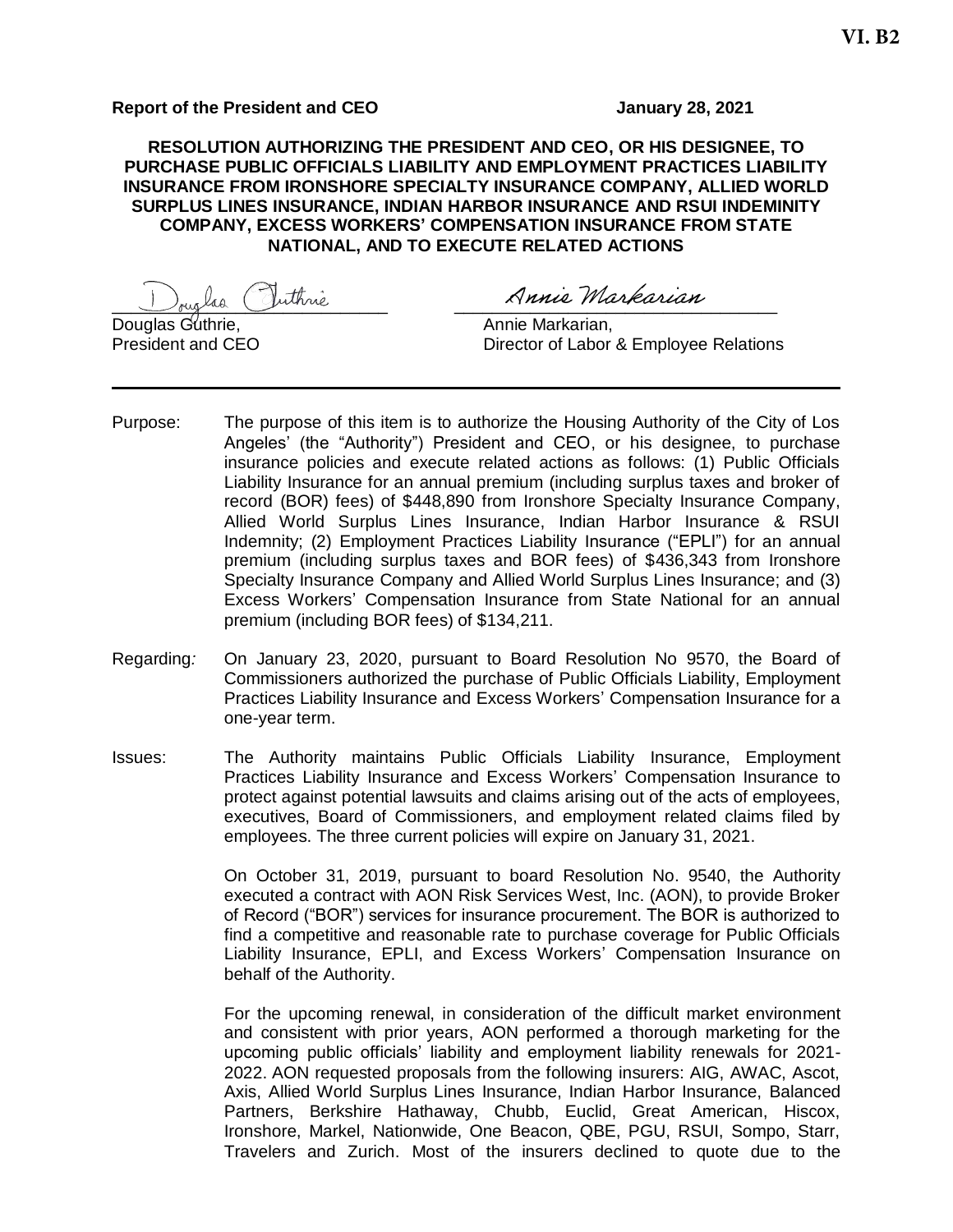Authority's type of business as a public entity-housing authority. Others indicated they could not be competitive with the Authority's current pricing or coverage.

Due to the current litigation environment, including increased exposure related to potential COVID-19 claims, the industry is seeing significant increase in premiums and retentions, and decrease in coverage limits for both EPLI and Public Officials policies. However, AON was successful in securing policies that match the Authority's existing coverage limits by supplementing coverage through Allied World Surplus Lines, and Indian Harbor Insurance. The current renewal proposal by Ironshore, World Allied Surplus Lines Insurance, Indian Harbor Insurance and RSUI and State National, provides the Authority with the appropriate level of protection at the most competitive cost.

The total premium for Public Officials, primary and excess coverage is up by five percent (5%) over the prior year. The premium for EPLI is up by thirteen percent (13%) over the prior year. The premium increase in the industry is averaging about 25-30% annually, which makes the renewal proposal by Ironshore, World Allied Surplus, Indian Harbor Insurance, and RSUI competitive.

For the excess workers' compensation coverage, the increase in premium is averaging about 6-10%. The Self-Insured Retention for the excess workers' compensation remains \$5 million. All other terms remain unchanged. The excess workers' compensation coverage also remains unchanged for this renewal at \$0.1627 per \$100 payroll.

| Type of policy                 | <b>Coverage limit</b> | 2021 Premium | 2020 Premium |  |  |  |
|--------------------------------|-----------------------|--------------|--------------|--|--|--|
| <b>Public Officials</b>        | \$20 million          | \$448,890    | \$431,718    |  |  |  |
| Employment<br><b>Practices</b> | \$10 million          | \$436,343    | \$388,648    |  |  |  |
| <b>Excess Workers'</b><br>Comp | \$150 million         | \$134,211    | \$130,881    |  |  |  |
|                                |                       |              |              |  |  |  |

The following chart shows a comparison of coverages and cost between 2020 and 2021.

The deductible for both employment practices liability and public officials policies will remain at \$250,000 per occurrence. The policies will continue to be an insurer duty to defend policy. The insurer will bill the Authority for amounts paid within the deductible. The insurer will pay for covered loss (including defense costs) above the deductible.

Vision Plan: Purchase of these insurance coverages is in nature administrative; coverage is to protect the Authority and to stay within the best practices.

Funding: The Chief Administrative Officer confirms the necessary funds are included and available in the 2021 budget and will be earmarked for the 2022 budget.

> Source of Funds: The cost of public officials' liability, employment practices liability and excess workers' compensation insurance is allocated to the various programs of the Authority based on staff salaries. Amounts by program/funding source are as follows: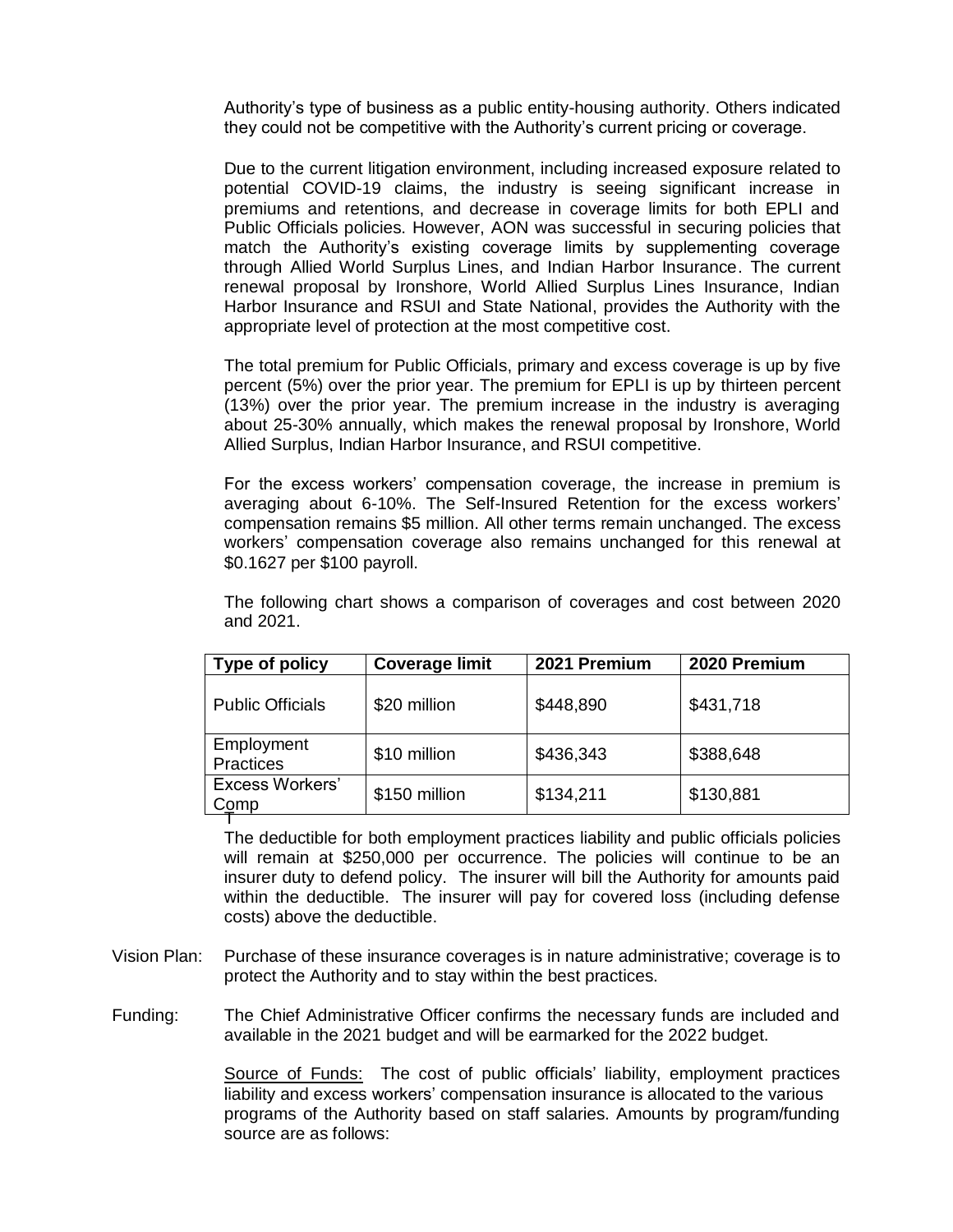|                                       | <b>Public</b><br>Housing |         | <b>Section 8</b> | <b>Strategic</b><br><b>Development</b> |        | <b>Central</b><br><b>Office</b> | Total |             |
|---------------------------------------|--------------------------|---------|------------------|----------------------------------------|--------|---------------------------------|-------|-------------|
| <b>Public Officials Liability</b>     |                          | 142,344 | \$187,456        | \$                                     | 31.108 | 87,982<br>\$.                   |       | 448.890     |
| <b>Employment Practices Liability</b> |                          | 138,364 | 182.217          |                                        | 30.239 | 85.523                          |       | 436,343     |
| <b>Excess Workers Compensation</b>    |                          | 42.558  | 56.047           |                                        | 9.301  | 26,305                          |       | 134,211     |
|                                       |                          | 323,266 | \$425,720        | \$                                     | 70.648 | \$199,810                       |       | \$1,019,444 |

Budget and Program Impact: The necessary funds for premiums and any other payments up to the deductible amount are available and included in the 2021 operating budget.

Attachment: Resolution